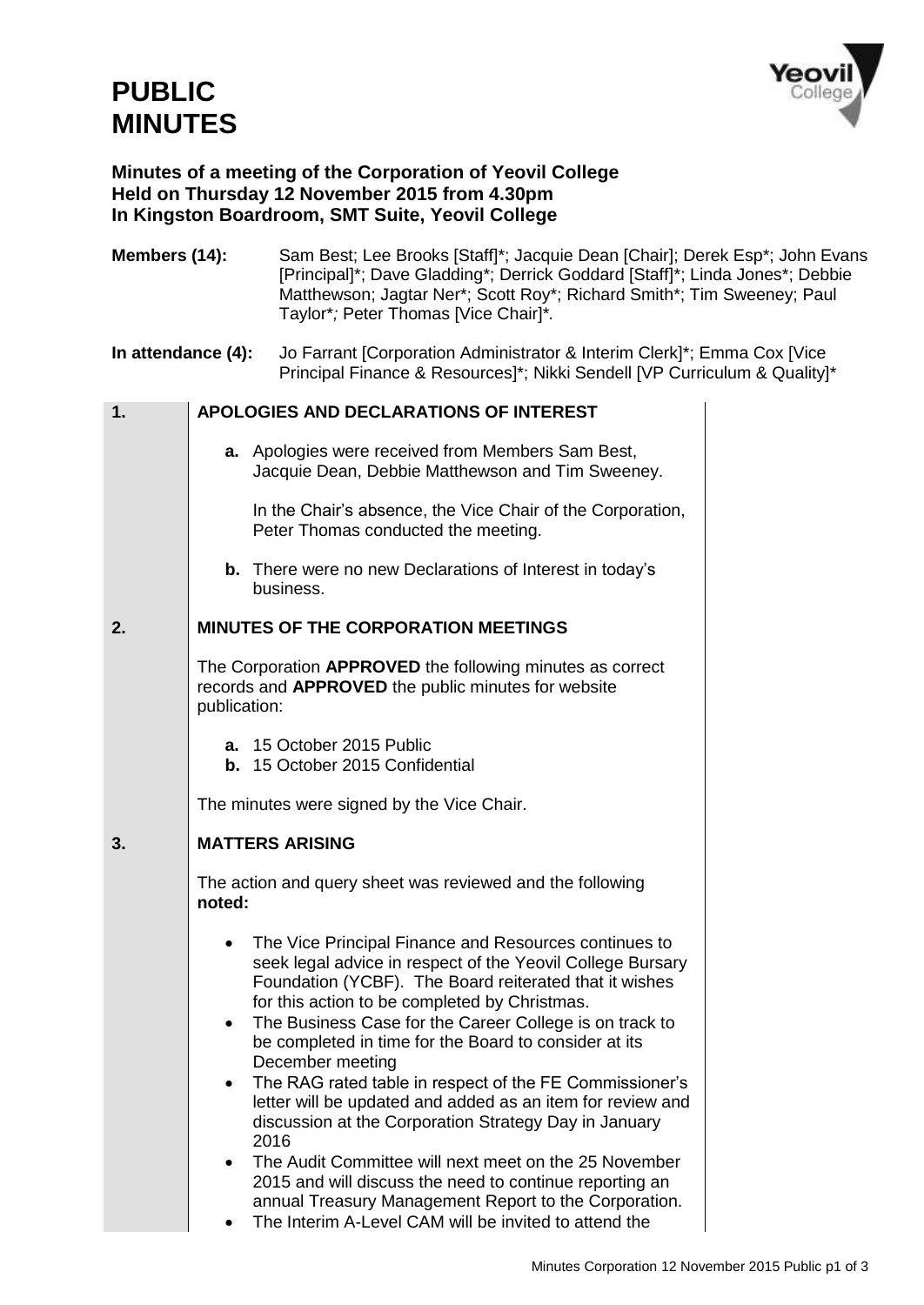|    | Corporation meeting in March 2016, by then the mock<br>examinations will have taken place and the CAM will be in<br>a better position to reasonably predict learner outcomes.<br>The Lead Governor for Teaching and Learning will report<br>on the updated action plan at the December meeting.                                                                                                                                                                                                                                                                                                |  |  |  |
|----|------------------------------------------------------------------------------------------------------------------------------------------------------------------------------------------------------------------------------------------------------------------------------------------------------------------------------------------------------------------------------------------------------------------------------------------------------------------------------------------------------------------------------------------------------------------------------------------------|--|--|--|
| 4. | <b>PRINCIPAL'S REPORT</b>                                                                                                                                                                                                                                                                                                                                                                                                                                                                                                                                                                      |  |  |  |
|    | The Corporation noted the Principal's comprehensive report. On<br>this occasion there was particular emphasis upon:                                                                                                                                                                                                                                                                                                                                                                                                                                                                            |  |  |  |
|    | the College's engagement with Pat Denham OBE to<br>٠<br>support and mentor both the Vice Principal Curriculum and<br>Quality and the Curriculum Directors on improving learner<br>outcomes and advising throughout the self-assessment<br>process.<br>the relaunch of the College's dashboard showing<br>$\bullet$<br>attendance for English and Maths across all curriculum<br>areas.<br>LEP HPTA bid negotiations with a latest offer of 75% /<br>$\bullet$<br>25%. The LEP Board are currently debating over the<br>proposal. A further update will be reported at the<br>December meeting. |  |  |  |
|    | Confidential minutes were recorded separately                                                                                                                                                                                                                                                                                                                                                                                                                                                                                                                                                  |  |  |  |
| 5. | <b>CURRICULUM AND QUALITY UPDATE</b>                                                                                                                                                                                                                                                                                                                                                                                                                                                                                                                                                           |  |  |  |
|    | The Corporation noted a verbal update from the Vice Principal<br>Curriculum & Quality on the following curriculum areas, the main<br>points noted were:                                                                                                                                                                                                                                                                                                                                                                                                                                        |  |  |  |
|    | <b>A-Level</b><br>A-Level Interim Curriculum Manager and Lead Managers<br>for Levels AS & A2 were now in post.<br>Vice Principal Curriculum & Quality now directly line<br>manages the Director of Teaching and Learning & Quality.<br>Link with Exeter College to run a CPD Programme has<br>$\bullet$<br>started in order to develop support for predicted D/E<br>grades.                                                                                                                                                                                                                    |  |  |  |
|    | <b>Maths and English</b><br>A significant increase in the numbers taking maths and<br>English courses, in particular GCSEs, in order to obtain a<br>grade C or above<br>Success rates sit above the national average but these are<br>currently very low.<br>The CMT Awaydays in November will ask Managers and<br>Governors to suggest what the College can do to create<br>an English and Maths Culture within College.                                                                                                                                                                      |  |  |  |
| 6. | <b>TEACHING AND LEARNING REPORT</b>                                                                                                                                                                                                                                                                                                                                                                                                                                                                                                                                                            |  |  |  |
|    | The Corporation noted the Lesson Observation Report Window 1<br>(2015/16), including grade profile, teaching and learning coach<br>contact levels, use of ILT, key themes and re-observations.                                                                                                                                                                                                                                                                                                                                                                                                 |  |  |  |
|    | A separate record was made of confidential minutes.                                                                                                                                                                                                                                                                                                                                                                                                                                                                                                                                            |  |  |  |